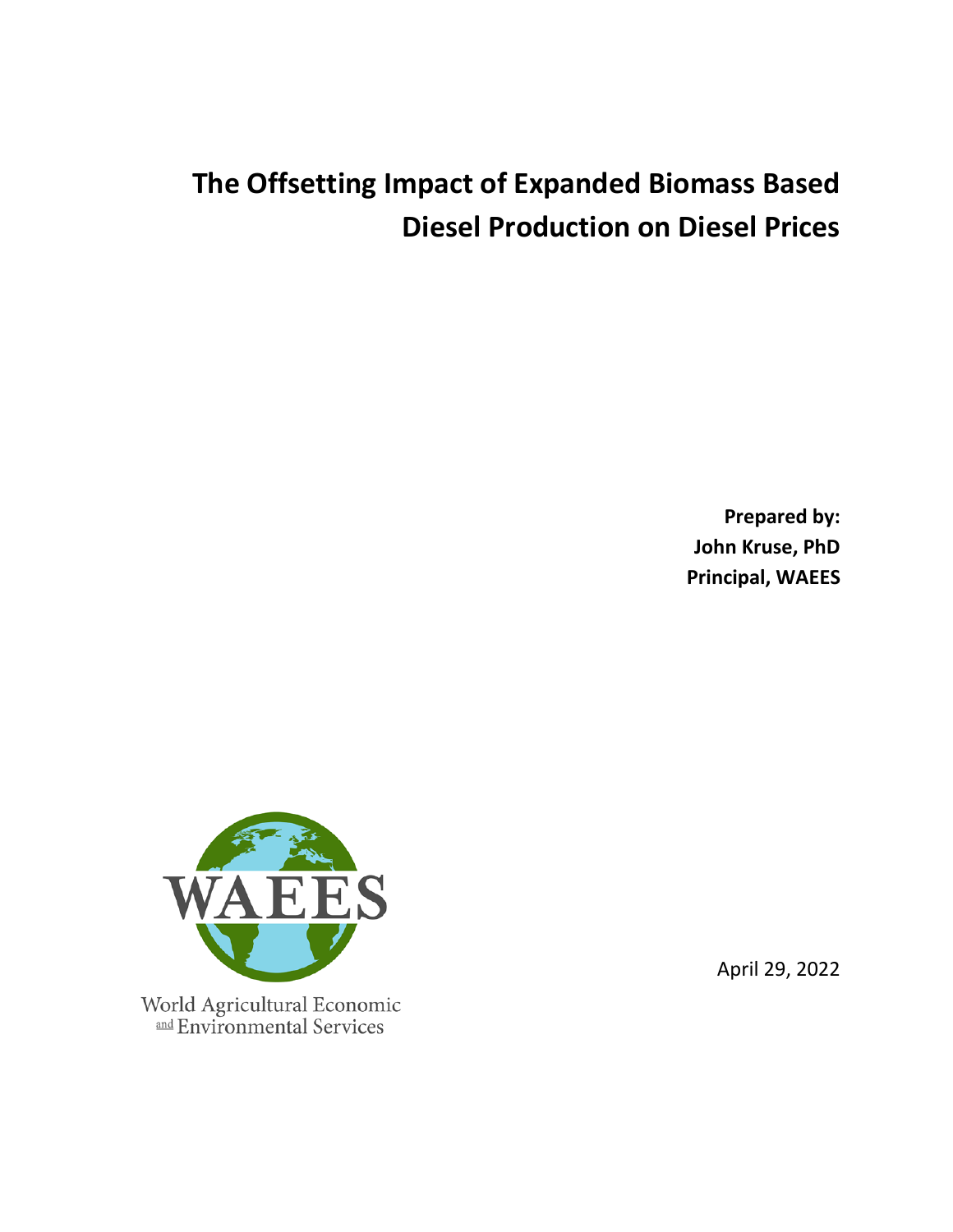Over the course of 2021 and 2022, various companies announced plans to expand renewable diesel production capacity by over 7.4 billion gallons. The capacity expansion includes 2.7 billion gallons from conversion of existing oil refineries and 4.7 billion gallons from new construction. Expanded renewable diesel supply will help compensate for the idled petroleum refining capacity and moderate diesel fuel prices. Biomass-based diesel production reduces #2 diesel prices because it increases the supply of diesel fuel.

## **The Impact of Biomass-Based Diesel Production on Diesel Prices**

Growth in the biomass-based diesel industry has occurred due to the Environmental Protection Agency's (EPA's) expansion of volume obligations in both the advanced and biomass-based diesel categories as outlined in the Renewable Fuel Standard. Biofuels, and particularly advanced biofuels such as biomass-based diesel, significantly reduce carbon emissions relative to petroleum fuels. These higher carbon emissions of petroleum-based fuels create a negative externality cost to society that is not reflected in petroleum prices resulting in overconsumption of petroleum fuels and significantly higher carbon emissions.

Since biofuels, and particularly advanced biofuels, produce lower carbon emissions, they are generally more expensive to produce than petroleum fuels and subsequently require policy backing to support their use by consumers. For biomass-based diesel the combination of biodiesel blenders' credit and the RIN price compensates biomass-based diesel producers for the extra cost of production.

Despite being policy driven, biomass-based diesel is clearly additive to the supply of #2 diesel fuel available both in the US and globally. This additional supply reduces the price of #2 diesel fuel. How much the additional supply reduces the price of #2 diesel fuel depends upon the price elasticity (responsiveness) of demand. The steeper the demand line, the more inelastic the demand is, meaning that even small changes in supply will have a large impact on price. As the diagram below illustrates, the policy driven increase in the supply of diesel fuel including biodiesel results in a drop in the price of #2 diesel.

The demand line pictured in the diagram has a fairly steep slope, meaning diesel demand is fairly unresponsive to changes in diesel price (inelastic). A product is considered to be inelastic when the percentage change in quantity is smaller than the percentage change in price.

There is considerable literature for studies that have estimated the price elasticity of diesel fuel demand with respect to diesel fuel prices. These studies agree that diesel fuel price elasticity of demand is less than 1 in absolute value, and in the short to medium term (next 10 years), is likely less than 0.5 in absolute value. One of the most extensive studies was conducted in 2012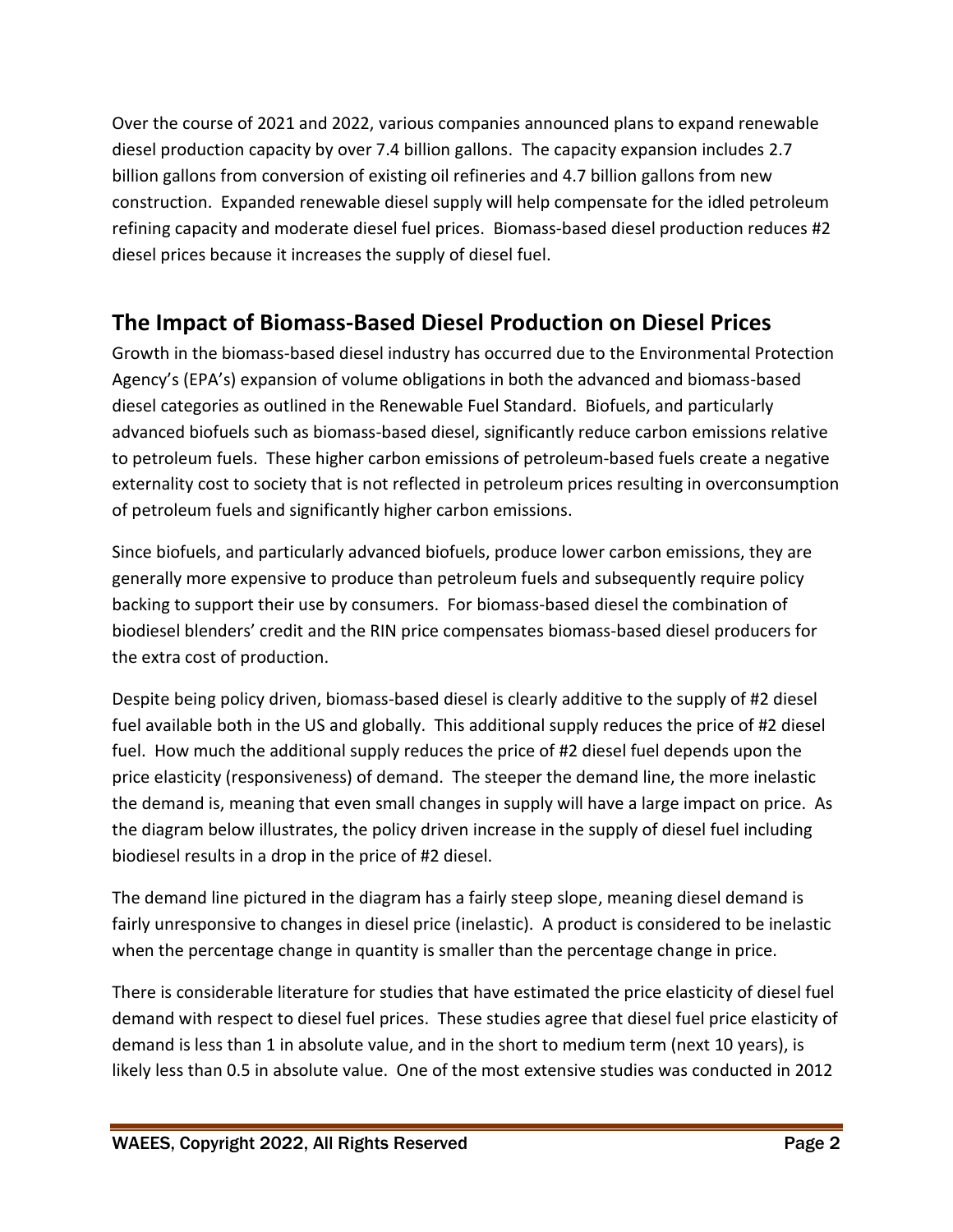by Carol Dahl<sup>1</sup> which documents diesel and gasoline price elasticity of demand estimates for over 120 countries in the world. Weighting these elasticity estimates by the diesel fuel consumption in each country results in a global weighted average of -0.23 based on the country elasticities reported by Carol Dahl. In the short to medium term, not only is the diesel fuel price elasticity of demand inelastic, it is very inelastic. This implies that even small changes in the supply of diesel fuel will result in relatively larger changes in the diesel fuel price.

More recently, Edelenbosch<sup>2</sup> et al. measured the price elasticities of fuel demand across several different types of models. Presumably, these models were estimated or derived based on actual data, so the elasticities are still relevant. The authors document transport energy elasticities ranging from 0 to -0.4 in 2030 (short to medium run) across the various models.

Dahl's article mentions that long-run fuel elasticities as measured by dynamic models may be 60 to 100 percent higher than short-run elasticities. Even if these elasticities were 100 percent higher, Dahl's elasticity would become -0.46, suggesting a long-run impact of -21 cents (-\$0.21 per gallon).



 $11$  Dahl, Carol A. "Measuring global gasoline and diesel price and income elasticities" Energy Policy, Volume 41, February 2012.

WAEES, Copyright 2022, All Rights Reserved **Page 3** Page 3

<sup>&</sup>lt;sup>2</sup> Edelenbosch, O.Y., van Vuuren, D.P., Bertram, C., Carrara, S., Emmerling, J., Daly, H., Kitous, A., McCollum, D.L., Failali, N. Saadi. "Transport fuel demand responses to fuel price and income projections: Comparison of integrated assessment models" ScienceDirect, volume 55, pp 310-321, March 2017.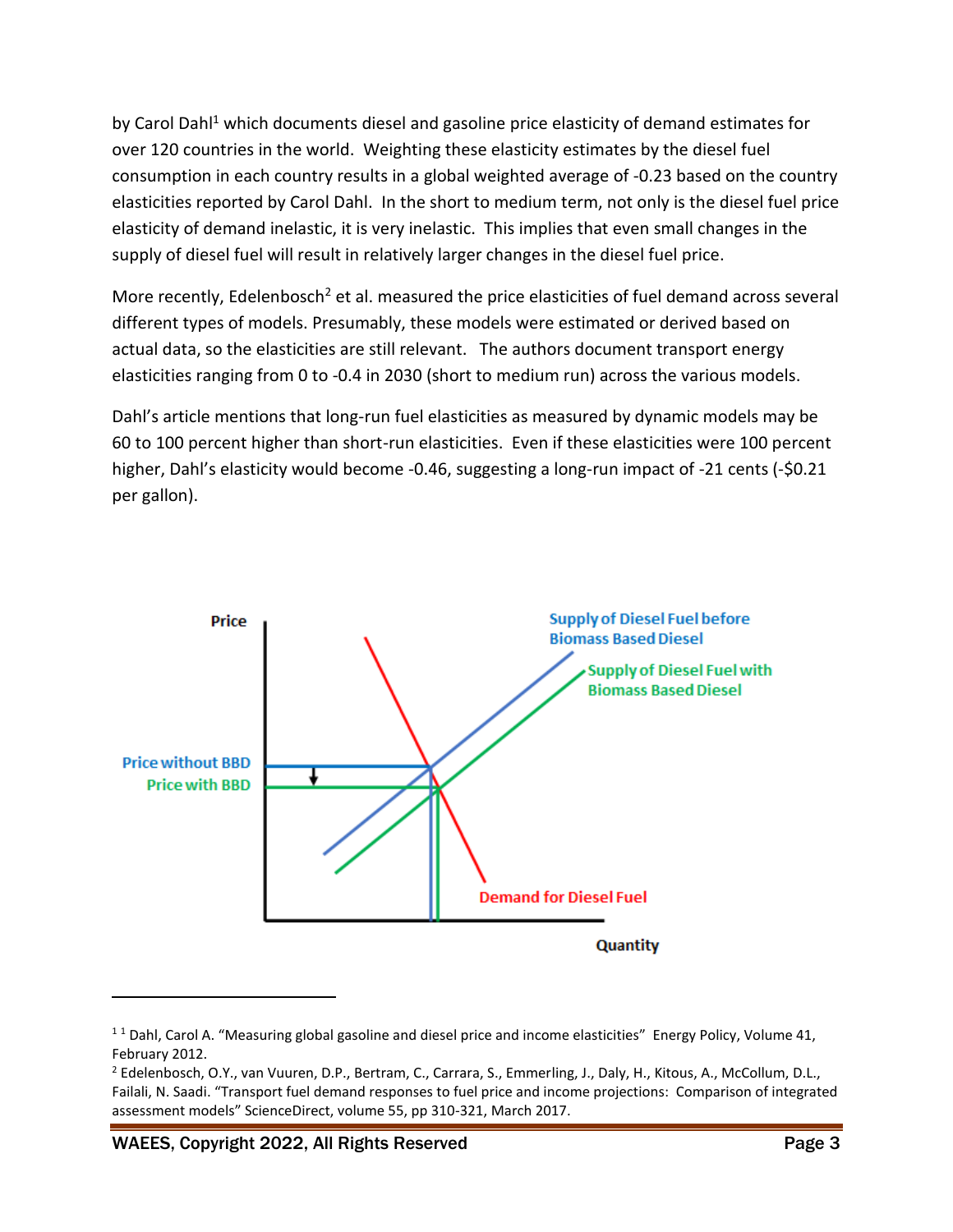### **Analysis Methodology**

Petroleum and petroleum products are globally traded with a high degree of transparency and arbitrage that keep port prices consistent with transportation costs, tariffs, and other factors. As such, changes in supply and demand in one region of the world or country affect all other regions. Therefore, in order to determine the impact of biomass-based diesel on #2 diesel prices, we must consider the quantity of biomass-based diesel consumed relative to global consumption of diesel plus biomass-based diesel.

We derive the price impact from the formula for elasticity:

elasticity = % ∆ in price % ∆ in quantity

In this analysis, we know the value for % increase  $(\Delta)$  in quantity equals the quantity of biomass-based diesel consumed divided by the global consumption of diesel plus biomassbased diesel. From other studies, we have a measure of the elasticity.

Therefore, we can derive the percentage change  $(\Delta)$  in price as:

 $\%$   $\Delta$  in price  $=$ % ∆ in quantity elasticity

#### **Results**

The table below shows the derived impact on #2 diesel prices from the introduction of biofuels into the global market over the 2010 to 2021 period. Using the Dahl elasticities, the global impact of biomass-based diesel on #2 diesel prices in the short to medium run varies from year to year ranging from a decline of 8 percent to nearly 19 percent.

The table also shows the impact from US production only. If only the United States had produced biomass-based diesel, diesel prices would have declined between 1 and 4 percent across the estimation period.

Using Dahl's elasticities, world #2 diesel consumption, and world biomass-based diesel production, the impact on global #2 diesel prices vary from -\$0.19 to -\$0.48 per gallon depending on the price of #2 diesel, the quantity of biomass-based diesel produced, and the quantity of distillate fuel oil consumed.